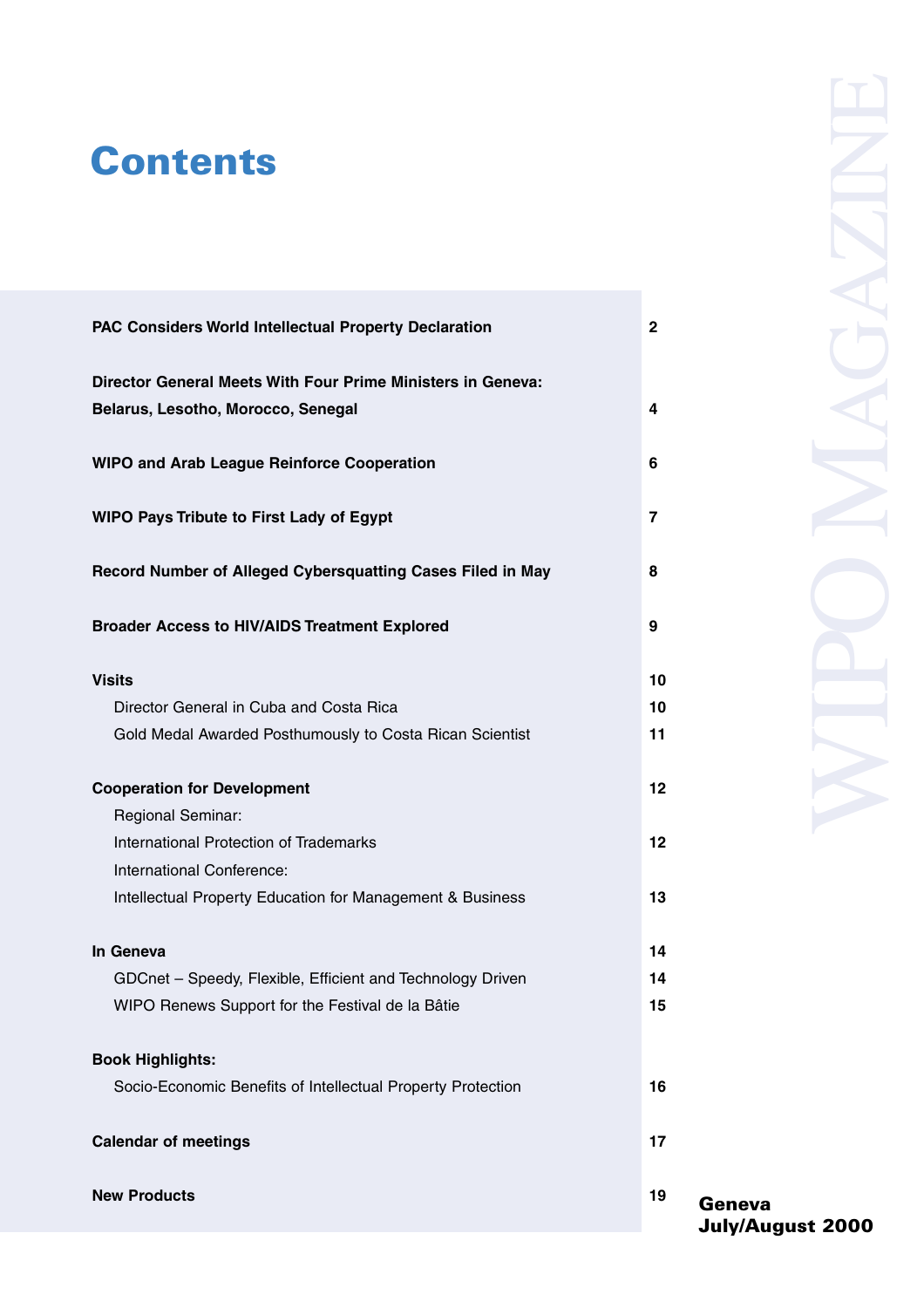# **Policy Advisory Commission Considers World Intellectual Property Declaration**



HRH Prince El-Hassan Bin Talal, Chairman of the Commission.

property and protect cultural diversity is also addressed. Members of the PAC offered comments on the draft text and

agreed to pursue consultations over the next few weeks with a view to adopting the Declaration. After adoption by the PAC, a presentation of the Declaration

will be made to the WIPO Assemblies at their annual meetings in September. Also on the agenda was a paper on the role of WIPO in a changing

Advisor at the Swedish Ministry of Justice, the paper addresses several issues confronting the field of intellectual property today, such as questions regarding patent protection for plants, pharmaceuticals, and genes. The nance offers suggestions on how WIPO can best tackle these issues. Members of the PAC suggested that WIPO study and consider both the positive aspects

## **Role of WIPO** world. Presented by Mr. Henry. Olsson, Special Government

The World Intellectual Property Organization (WIPO) Policy Advisory Commission (PAC), meeting June 15 at the Organization's Geneva headquarters, agreed that a strong message should be sent to the international community stressing the value of intellectual property as a tool for promoting wealth creation and economic, social and cultural development.

### **The Draft Declaration**

The basis of discussions at the one-day meeting, chaired in the morning by HRH Prince El-Hassan Bin Talal of Jordan and by former Philippines President Fidel Ramos in the afternoon, was a proposed

"World Intellectual Property Declaration." The draft Declaration was initiated by Japan's Vice Minister for International Affairs, Ministry of Trade and Industry, Mr. Hisamitsu Arai, and further

elaborated by a task force of the PAC. The draft Declaration recognizes the universal relevance of intellectual property in today's knowledge-based societies and reasserts the historical, cultural,

social and economic value of intellectual property since the earliest days of history. It stresses that intellectual property rights provide incentives to creators, promote equal access to the benefits of creativity, and help promote wealth creation for all. The Declaration recommends a series of activities to promote public awareness, dissemination

of value-added intellectual property information, and better international registration services. The need to encourage

the effective use of intellectual



Mr. Shozo Uemura (WIPO), Mr. Bruce Lahman (see box at right).

### **Policy Advisory Commission members present at the June meeting:**

- Mr. Jorge Amigo Castañeda, Director General, Mexican Industrial Property Institute, Mexico; Mr. Hisamitsu Arai, Vice-Minister
- for International Affairs, Ministry of International Trade and Industry, Japan;
- Minister and Minister for Foreign Affairs, Côte d'Ivoire;
- President, United Nations Administrative Tribunal, and Chairman, Patent and Copyright
- 
- Permanent Representative of India, Permanent Mission of India in
- 
- Kingdom of Jordan;
- for Culture, Tunisia;
- Ambassador and Permanent Representative of Germany, Permanent Mission of Germany in
- 
- International Intellectual Property
- 

### Secretary of Commerce and Commissioner of Patents and Trademarks, United States of

- Mr. Henry Olsson, Special Government Advisor, Ministry of Justice, Sweden, and former Director of Copyright Department, WIPO;
- Mr. Philippe Petit, Permanent Representative of France to the
- Mr. Marino Porzio, Attorney, Adviser to the Ministry of Foreign Affairs. Chile, and Chairman of the Assemblies of Member States of WIPO; Mr. Zonghuai Qiao, Ambassador,
- Permanent Mission of the People's Republic of China in Geneva;
- Mr. Fidel Ramos, former President,
- Mr. Vasily Sidorov, Ambassador and Permanent Representative of the Russian Federation, Permanent Mission of the Russian Federation
- Mr. Petar Stoyanov, President of the Republic of Bulgaria;
- Mr. John Weekes, Chairman, Global Trade Practice, APCO Worldwide, and former Ambassador and Permanent Representative of Canada, Permanent Mission of Canada in

by the intellectual property system. They recovered that the intellectual property aspects of biotechnology and traditional knowledge remain high on WIPO's agenda and be brought to the attention of key policy makers.

Presentations were also made to the panel on the Organization's

work in the area of patent law harmonization, the Worldwide Academy, WIPONET, and public outreach efforts.

President Petar Stoyanov of Bulgaria reaffirmed the importance of intellectual property as a tool for wealth creation. He stressed that the intellectual property. system persents a unique

opportunity to reward "creative and innovative individuals for translating ideas into tangible products, and business (for) turning them into income and employment, contributing to

economic development and the generation of wealth." He added that "it is up to governments and policy makers to create a business and economic environment

favoring and promoting creativity and innovation," and underlined the importance of demystifying intellectual property rights.

### WIPO Director General Dr. Kamil

Idris thanked the members of the Commission for their contribution to the PAC and observed that in the not-so-distant past, intellectual property issues were not on the agenda of policy makers, let alone part of their policy strategy as they are today. Dr. Idris stressed that



From left, Mr. Abdelbaki Hermassi, Dr. Kamil Idris, Mr. Hisamitsu Arai,

Mr. Amara Essy, former State

- Mr. Mayer Gabay, First Vice
- of Justice, Israel; Ms. Arundhati Ghose, Member,
- 
- Mr. Walter Gyger, Switzerland's
- Ambassador to India; His Royal Highness, Prince
- Mr. Abdelbaki Hermassi, Minister
	- Mr. Wilhelm Höynck, former
		-
		-
		-
- 
- 
- Mr. Lakshman Kadirgamar, Minister for Foreign Affairs, Democratic
- **Mr. Bruce Lehman, President**
- Institute, and former Assistant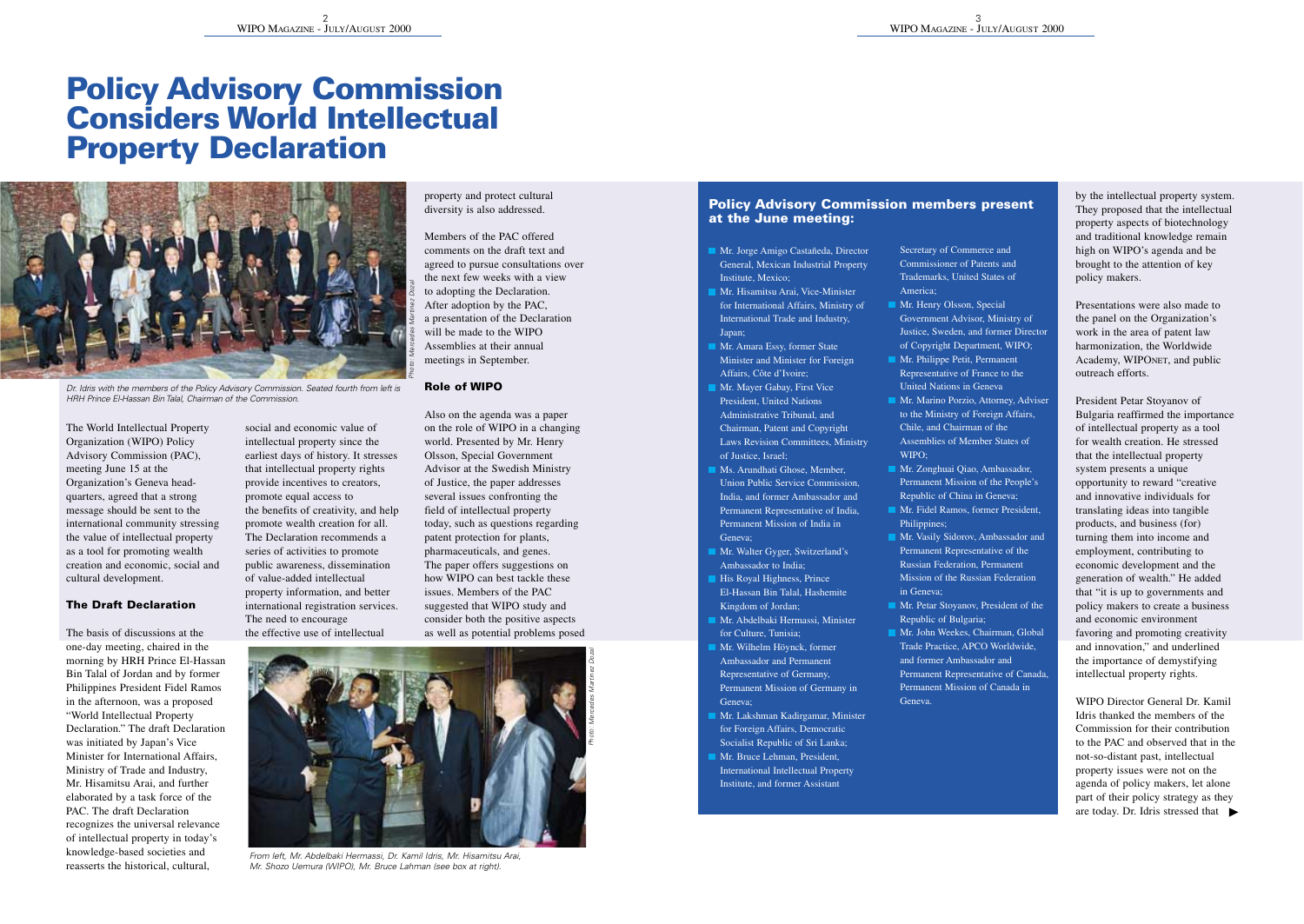**Lesotho** Dr. Idris and Prime Minister Pakalitha Mosisili of Lesotho discussed at a June 27 meeting at WIPO various ways to realize the benefits of the intellectual property system in Lesotho. During the meeting, Dr. Idris pledged additional support for the expansion of WIPO's activities in Lesotho. Discussions focused on the role of the intellectual property system in safeguarding the traditional knowledge and biological resources of agriculture-based economies within the African region. Dr. Idris also underlined the importance of raising awareness among the broader public of the potential economic and social benefits of intellectual property protection. "The strategic importance of intellectual property protection as a tool for social and economic development is increasingly recognized," Dr. Idris said after meeting with the Prime Minister. "Countries such as Lesotho, and indeed the whole continent of Africa, have much to gain from building effective systems of intellectual property creation, use, and protection. We are delighted to be able to further support the Government of Lesotho in its efforts to develop its capacity to reap the social and economic benefits of an effective and fully operational intellectual property system."



Prince El-Hassan Bin Talal with Mr. Vasily Sidorov

intellectual property has also become a key part of the strategy for business leaders, saying that a company's greatest assets are intangibles whose value is captured through the intellectual property. system.

### **Mandate of PAC**

The PAC, made up of eminent personalities from the fields of politics, diplomacy, law and public administration, is mandated to enhance WIPO's capacity to monitor and respond in a timely, informed and effective manner to international and regional developments in intellectual property, in information technology and in other fields bearing on WIPO's operations and its policy environment. The insights offered by members

of the PAC help to ensure that the Organization remains relevant to the changing realities of the modern world and provide invaluable assistance in the

Organization's quest to demystify intellectual property. The intent of the Commission is to assist the Director General in identifying policies to deal with new and emerging trends in intellectual

property. The PAC, like the Industry Advisory Commission (IAC), is a purely advisory body.

## **Director General Meets With Four Prime Ministers in Geneva**

Future WIPO assistance will include help in setting up modern, information technology-based systems of protection in the fields of both industrial property and copyright, offering professional training courses through the WIPO Worldwide Academy, and providing intellectual property training materials to the University of Lesotho.

### **Morocco**

On June 28, Dr. Idris held talks with Prime Minister Adbelrahman Youssoufi of Morocco on ways to reinforce that country's intellectual property system.

Dr. Idris and Mr. Youssoufi reviewed cooperation activities between WIPO and Morocco, where WIPO has been providing extensive legal and technical assistance. They agreed to strengthen various cooperation

activities, in particular in the area of human resource development and institution building. WIPO will continue to help Morocco in revising legislation relating to intellectual property as well.



Dr. Idris, Prime Minister Pakalitha Mosisili of Lesotho, and Ambassador Retselisitsoe Victor Lechesa, from the Permanent Mission of Lesotho in Geneva.



Dr. Idris and Prime Minister Adbelrahman Youssoufi of Morocco.



Dr. Idris and Prime Minister Vladimir Ermoshin of Belarus.

•

Photo: Mercedes Martinez Dozal

• **Senegal**



the successful launch of a postgraduate program in intellectual property at the University Hassan II in Casablanca in October 1999. WIPO provided support to the university in establishing a program that would lead to a post-graduate degree in intellectual property law (Diplôme d'études

supérieures spécialisées de propriéte intellectuelle). The twoyear program covers both industrial property and copyright.

The talks also addressed the role of the intellectual property system in safeguarding traditional knowledge. Dr. Idris told the Prime Minister that WIPO is prepared to provide technical assistance to help Morocco use the intellectual property system to preserve its cultural heritage.

Dr. Idris and Mr. Youssoufi both acknowledged the strategic importance of a strong intellectual property system and its benefits in attracting foreign investment and facilitating the transfer of technology.

**Belarus Morocco**

•

Dr. Idris on June 30 pledged the Organization's support to the government of Belarus in further reinforcing its intellectual property system. In talks with Prime Minister Vladimir Ermoshin, the Director General reiterated the

strategic importance of intellectual property in the future economic, social and cultural development of Belarus.

Mr. Ermoshin and Dr. Idris discussed bilateral relations and resolved to intensify cooperation, in particular in the area of institution building and human resources training. The Prime Minister informed the Director General of his government's desire to establish a national Intellectual Property Center, which would promote scientific research, training, innovation, and invention. Dr. Idris said WIPO would support the government's efforts to establish the center.

The Prime Minister stressed that Belarus' president, Alexander Lukashenko, is firmly committed to building a strong intellectual property system. He said that Belarus recognizes the strategic importance of intellectual property and said the key to the country's future wealth is in the vast creative potential of its people, in addition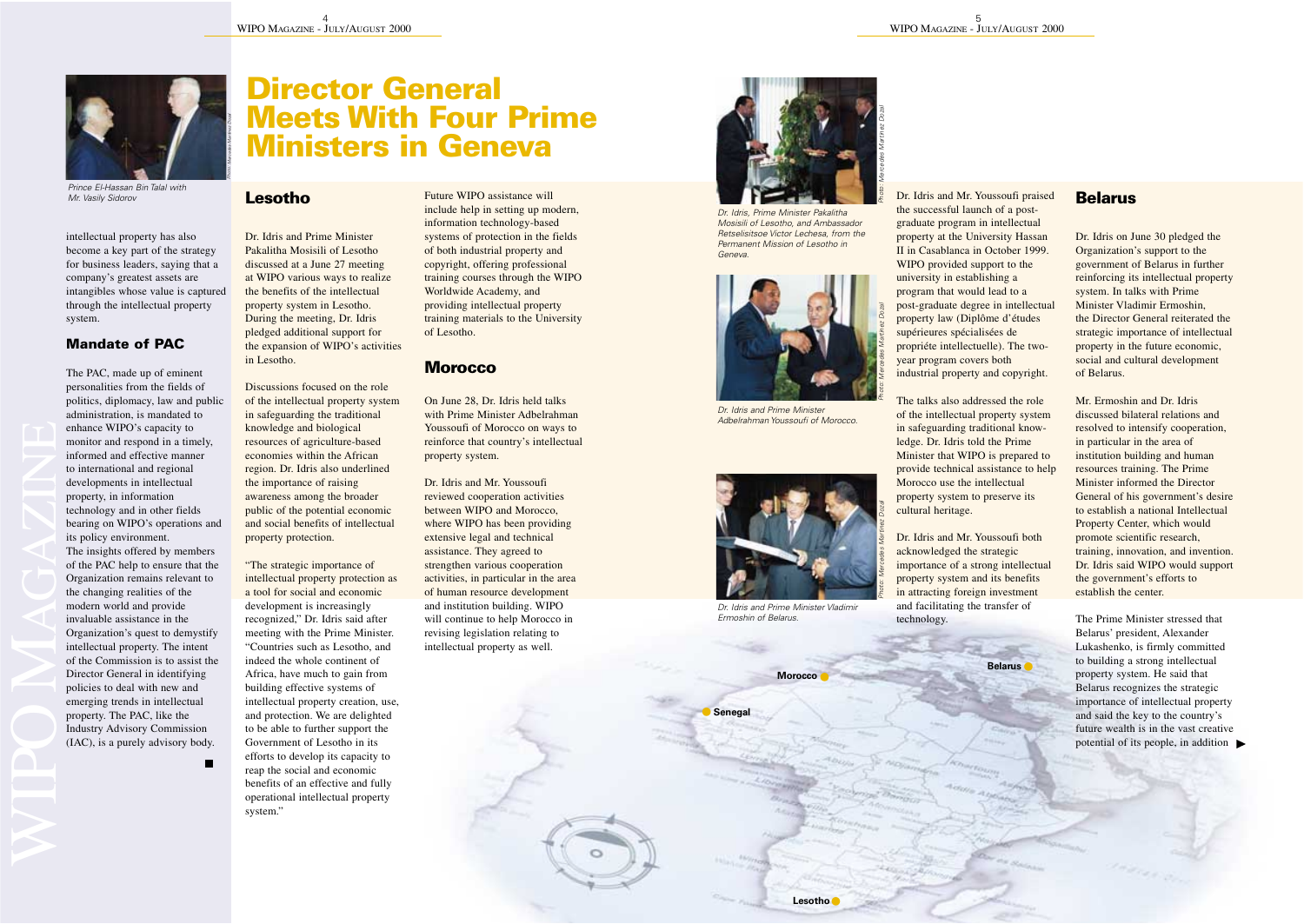## **WIPO and Arab League Reinforce Cooperation**

to its natural resources. Dr. Idris agreed, stressing that – that the only resources that are inexhaustible are the products of the mind. He encouraged Belarus to continue to exploit the creative potential of its people.

### **Senegal**

Dr. Idris met with the Prime Minister Moustapha Niasse of Senegal on June 30 to discuss ways to strengthen intellectual property protection in Senegal. The Director General promised WIPO's continued support in assisting the Senegalese Government to develop an effective national intellectual property infrastructure.

Mr. Niasse and Dr. Idris agreed on a set of measures to enhance Senegal's ability to harness its creative potential. Such measures include training of qualified personnel, institution building, and legal technical assistance, particularly in the field of geographical indications and in capturing the economic value of traditional knowledge. To this end, the Director General and the Prime Minister agreed that an official WIPO mission to Dakar would take place soon to develop a nationally focused action plan (NFAP) for Senegal.

Dr. Idris applauded Senegal for its long-standing work in promoting awareness of intellectual property issues at the regional level.



LAS Secretary General Dr. Ahmad Esmat Abdel Meguid with Dr. Idris.

Cooperation between the League of Arab States (LAS) and WIPO to strengthen intellectual property protection in the Arab region was high on the agenda of talks between LAS Secretary General Dr. Ahmad Esmat Abdel Meguid and WIPO Director General Dr. Kamil Idris on June 27 in Geneva. The two agreed on the need to reinforce the intellectual property systems of countries in the Arab world and to promote public awareness about the benefits of intellectual property protection.

"Intellectual property protection and capacity building is extremely important to countries in the Arab region both in promoting economic development and in safeguarding the rich cultural heritage of the

region," said Dr. Idris. "In forging closer links between WIPO and LAS, it will be possible to enhance efforts to strengthen intellectual

property protection and to generate broader understanding of its role and value in generating meaningful economic, social and cultural benefits to all countries in the region."

In recent months, WIPO has expanded its activities with LAS by providing legal and technical assistance to establish an

Intellectual Property Unit within the General Secretariat of LAS. A number of joint activities are also being planned, including an exhibition of Arab artists from

Bahrain, Egypt, Jordan, Lebanon, Oman, Sudan, and Tunisia, which is to take place at WIPO headquarters from September 25 to October 3, 2000. A jointly-organized regional conference for Arab countries on

emerging issues in the field of intellectual property is also planned for the first quarter of 2001.

## **WIPO Pays Tribute to First Lady of Egypt**

WIPO Director General Dr. Kamil Idris presented to Mrs. Suzanne Mubarak on June 29 a certificate which recognizes the Egyptian First Lady's "vision and exemplary leadership in promoting access to knowledge and information for children and young people, and for encouraging innovation and creativity among them."

"Mrs. Mubarak is actively contributing to promoting a better understanding of intellectual property through education byinstilling in children a quest for knowledge," said Dr. Idris. "Nurturing a thirst for knowledge and information is a proven way of fostering creative minds and original thinking in young people. This sows the seeds for future inventive minds."

In accepting the award, Mrs. Mubarak emphasized the importance of intellectual property rights in her country. "This cause is of particular concern to us in Egypt," she said. "As we all know, it is the ultimate means of instigating and stimulating the creation of thoughts, ideas, inventions, new technologies, and methods in science, works of art, and literature, all of which are the essence of any culture and set pace for the advancement and prosperity of mankind."

Mrs. Mubarak is known for her activities furthering respect for intellectual property among a key target group – children and young people. Children will grow up to be the scientists, inventors, artists and musicians of tomorrow – all of whom depend on the intellectual property system to translate



Egyptian First Lady Mrs. Suzanne Mubarak signs the visitors' book at the WIPO Information Center.

creative genius into tangible assets which add to the material and cultural wealth of a nation.

"WIPO has a mandate to promote the protection of intellectual property," said Dr. Idris. "Never has this been as critical as it is today with the increasing importance of knowledge and information in society."

He expressed appreciation to Mrs. Mubarak for her personal efforts in demystifying intellectual property and bringing the issues closer to the grassroots level.

Mrs. Mubarak is involved in

programs to enhance the welfare of children in Egypt. She is the Chairperson of the Advisory Board to the National Council on Childhood and Motherhood, President of the Egyptian National Womens Committee, and the Chairperson of the Integrated Care Society. She is also the Chairperson of the Egyptian Board on Books for Young People, which promotes, among other things, awareness among young people about intellectual property.

Mrs. Mubarak expressed continued support for WIPO's work in encouraging creativity. and innovation. WIPO held two copyright-related meetings in Cairo, one in February 1998 and the other April 2000, under the patronage of Mrs. Mubarak. "I consider these two events to represent the starting point of a

more intensive and on-going program of cooperation for the purpose of protecting intellectual property rights in Egypt and the whole Arab and African regions," she said, "to ultimately benefit the economic, social, intellectual and cultural development of this region."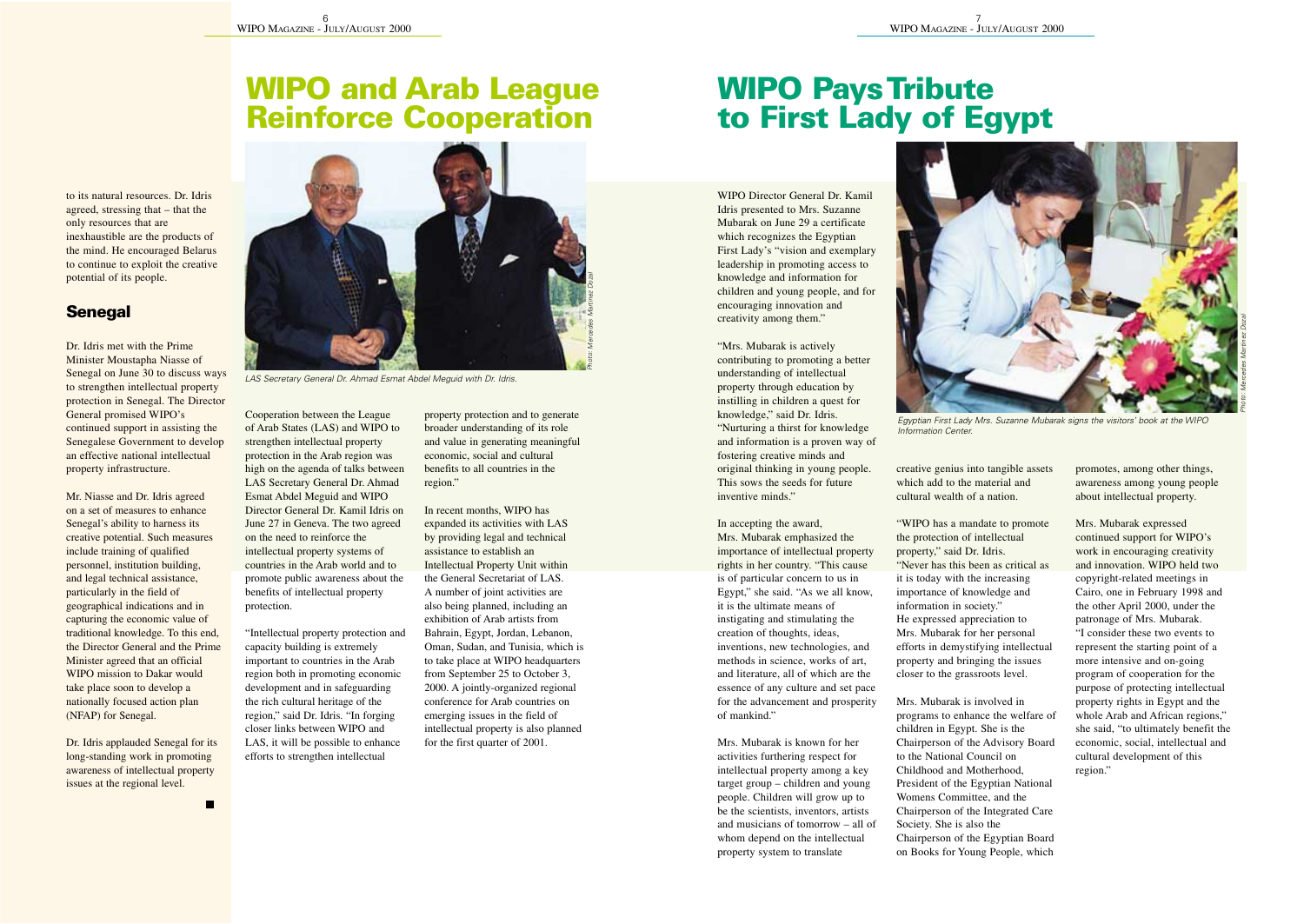## **Record Number of Alleged Cybersquatting Cases Filed in May**

The Arbitration and Mediation Center of WIPO saw a record number of cases involving alleged cybersquatting disputes filed in May, bringing the total caseload to 569 (including country code domains). The rise in filings since the Center began administering domain name disputes in December 1999 (1 in December,

28 in January, 79 in February, 133 in March, 119 in April, and 172 in May) reflects the growing commercial importance of domain names.

The procedure is being used by a variety of sources: large, wellknown companies, small and medium-sized enterprises, individuals, celebrities and

organizers of sporting events. Cases involve parties from 53 countries in all parts of the world, reflecting the international nature of the problem. Statistics relating to the geographical distribution of both complainants and respondents generally mirror global Internet

connectivity. The largest number of cases involve parties from the United States of America,

representing over half of all complainants (299) and over half of all respondents (332). Of the 179 decisions made so far, 147 led to the transfer of the domain name to the complainant. Thirty-two

complaints were denied and a considerable number of disputes were settled before a decision was taken. For continuously updated information on case statistics, please consult **http://arbiter.wipo. int/domains/statistics/index.html.**

An increasing number of wellknown personalities are using the procedure to wrest back their Internet identity from alleged

Internet pirates or cybersquatters. In two recent cases filed with WIPO, expert independent panelists found in favor of the celebrities on the basis of common law, rather than on registered trademark rights. For further information on these rulings, refer to the cases involving juliaroberts.com (D2000-0210)

and jeanettewinterson.com (D2000- 0235) at **http://arbiter.wipo.int/ domains/decisions/index.html.**

More sports-related cases are also reaching WIPO. These include worldcup2002.com (soccer), ryder-cup.com (golf), pgachampionship.com (golf), uefachampionsleague.com, girondinsdebordeaux.com (French soccer), greenbaypackers.com (American football), and corinthians.com (Brazilian soccer).

"The rising number of alleged cybersoutting cases shows the growing premium placed on domain names by companies and individuals operating in the wired environment," said WIPO Assistant Director General and Director of

the Arbitration and Mediation Center Mr. Francis Gurry. He underlined the need for further work on defining other areas of relevance to the domain name system as they relate to intellectual

property. "Case filing trends demonstrate a need to further define what constitutes 'cybersquatting' in light of the scope of the current policy," he said. "For instance, questions arise

as to whether the policy should also cover other areas such as trade names, geographical indications, and other rights that are not necessarily based on registered trademarks."

Cases are currently being filed under the Uniform Domain Name Dispute Resolution Policy applicable to generic top-level

domains (.com, .net and .org) adopted by the Internet Corporation for Assigned Names **LOPPERANT IN CANN)** on August 26, 1999. The WIPO Center also provides dispute resolution

services to six national registries, including Tuvalu (.tv) and Niue (.nu). Decisions on two cases relating to the .nu ending remain outstanding at this time.

The ICANN policy establishes a uniform and mandatory administrative dispute-resolution system to address cases of bad faith and abusive registrations, the practice known as "cybersquatting." Using this system, panels of one or three experts, appointed by the WIPO Arbitration and Mediation Center, apply streamlined, quick and costeffective procedures to review claims and eliminate cases of clear abuse of trademark holders' rights, leaving the more complex cases to the courts. The procedure requires that each case is resolved within a 45-day period. If the losing party fails to challenge the decision in a competent court within 10 days, the registrar is bound to implement

the panel's decisions after that period. Once a case is filed with the Center, the domain in dispute is posted on the website, as is the decision (http://arbiter.wipo.int/ domains/cases/index.html).

## **Broader Access to HIV/AIDS Treatment Explored**

A meeting organized by the *Fondation du Présent,* with the support of the Ford Foundation and the collaboration of WIPO focused on ways to facilitate and broaden access to treatment of HIV/AIDS.

Some thirty participants representing the various stakeholders – health practitioners, people living with

HIV/AIDS, the pharmaceutical industry, international organizations, and representatives of the private sector that are confronted by the HIV/AIDS crisis – attended the

Roundtable on HIV/AIDS Treatment Access Consensus at WIPO's Geneva headquarters on June 19 and 20. The meeting was moderated by Mr. Ron McInnis, Director, Global Health Council, Washington, D.C., and Ms. Sophia. Monica Mukasa, Director, the AIDS Support Organization, Mperewe, Uganda.

The treatment gap between developed and developing



countries for HIV/AIDS patients figured highly among the issues discussed. The Reverend Gideon Byamugisha from Uganda spoke about the barriers faced by people living with HIV/AIDS in accessing appropriate treatment. Healthcare providers in Africa, as well as representatives of several ministries of health, emphasized the challenges of mobilizing funds for healthcare.

A central point of discussion was the May 11 Joint Statement of Intent put forward by five companies in the pharmaceutical industry, Boehringer-Ingelheim, Bristol-Myers Squib, Glaxo Wellcome, Merck & Co., Inc., and F. Hoffman-La Roche, and five United Nations Programs or

agencies, the Joint United Nations Programme on HIV/AIDS (UNAIDS), the World Health Organization (WHO), the World Bank, the United Nations

International Children's Emergency Fund (UNICEF), and the United Nations Population Fund (UNFPA).

This roundtable, the first cross-

sectoral forum at which the Statement of Intent and its implementation was discussed, evaluated the Statement as a framework agreement on principles to which all parties involved could

subscribe. Its subscribers – including both inter-governmental organizations and industry – have indicated a willingness to move quickly towards negotiations with interested countries to conclude detailed arrangements.

Additional presentations came from representatives of the UN agencies. Dr. Peter Piot, Executive Director of UNAIDS, spoke about



the roles and responsibilities of UNAIDS in facilitating access to life-saving treatments. Mr. Richard

Wilder, Director of WIPO's Division of Global Intellectual Property Issues, discussed the role of WIPO in this debate and the Organization's work in the field of intellectual property and pharmaceuticals. Mr. Wilder also addressed the question of WIPO's role with respect to intellectual property and access to health care. He emphasized the need, at the national level, for the relevant UN agencies to work together according to their respective areas of competence. He also underlined the need for collaboration at the local level between the relevant ministries to maintain the vibrancy of the intellectual property system while solving the drug access

problems that confront them. The roundtable reaffirmed the fundamental importance of research and development in the battle to find a cure for HIV/AIDS and the role that intellectual property protection plays as an

inducement to the private sector to invest in this battle. Participants also reached a broad consensus on the necessity for close collaboration between all involved parties to help facilitate access to treatment and healthcare wherever needed.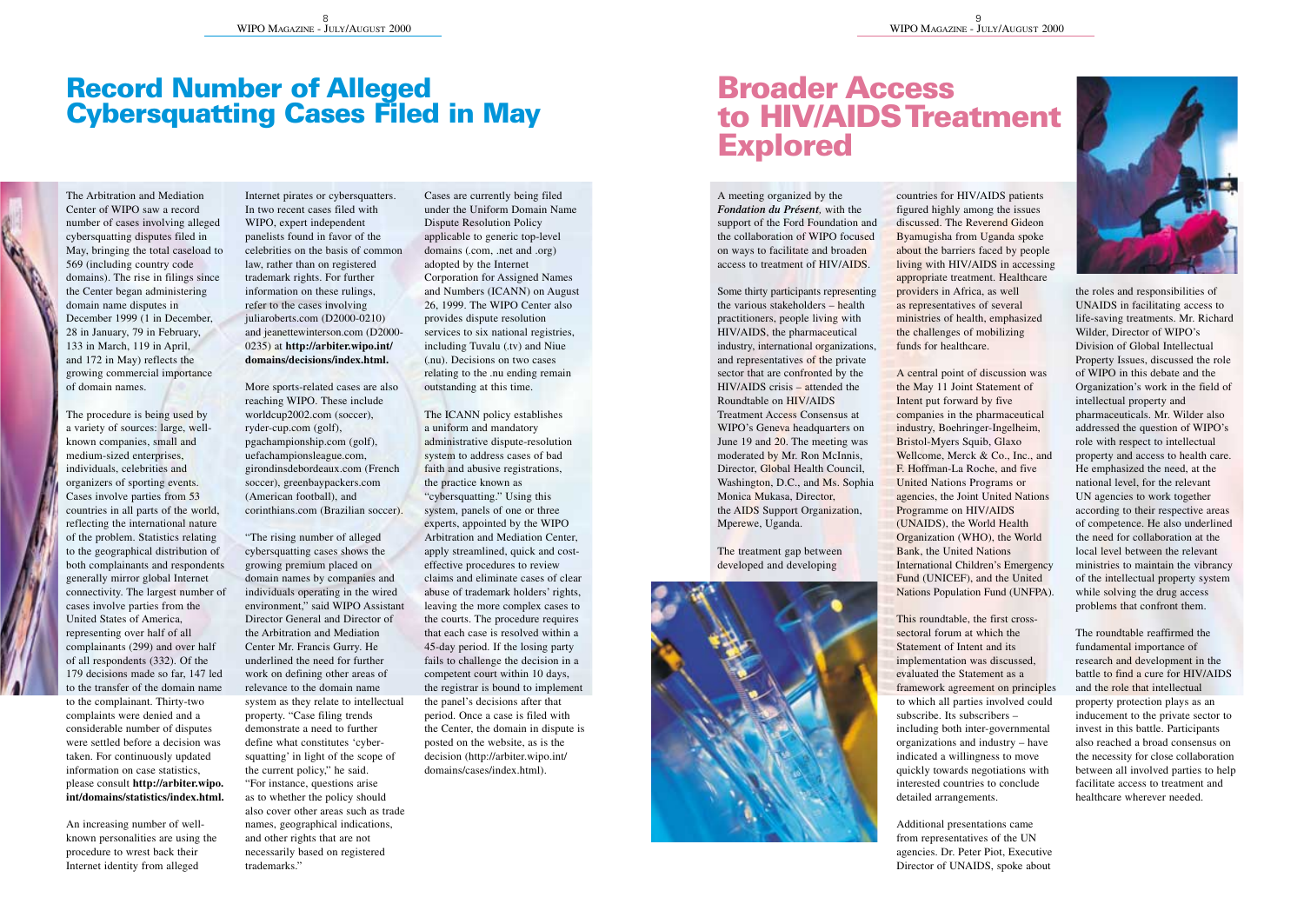**During a visit to Cuba and Costa**

## **Visits Director General in Cuba and Costa Rica**







### **Cuba**

**Director General Dr. Kamil Idris highlighted the key role of intellectual property protection in promoting economic and technological development. Dr. Idris underlined several** 

**different issues during his visits: the protection of traditional knowledge and biodiversity, the access to genetic resources, and the protection and development of biotechnological inventions, electronic commerce and electronic communications. He stressed the need to look at and develop new indicators with the corresponding statistical back up on how intellectual property makes an impact on the GDP of developing countries.**

**At official award ceremonies in both countries, Dr. Idris paid tribute to the invaluable contribution of individual inventors. In Cuba, a WIPO Gold Medal was awarded to Mr. Nilo Castañeda for his work in the development of broad spectrum fungicides as well as to 17 outstanding inventors and innovators. In Costa Rica, Dr. Idris conferred posthumously a WIPO Gold Medal on Mr. Clodomiro Picado Twight, for his contribution to medical research, particularly in the field of antivenom serums (see box).**

Photo: www.arttoday.com.

Whiles in Havana, Dr. Idris met with President Fidel Castro and several high-ranking government officials. Dr. Rosa Elena Siméon, Minister of Science, Technology and Environment gave the Director General a thorough overview on basic principles and strategies

followed by the government for the development of Cuban science and technology, the structure of her Ministry, the modernization of the industrial property system, and the role played by intellectual property in such development. The Minister praised the continuous support and cooperation received from WIPO in the modernization and strengthening of the intellectual property system.

Discussions with other ministers broached several matters of interest both to WIPO and the Cuban

government, among which was the role of WIPO within the United Nations system, implementation of the Agreement on Trade-Related Aspects of Intellectual Property Rights (TRIPS), the World Trade Organization's future work and accession to WIPO Internet Treaties.

### **Gold Medal Awarded Posthumously to Costa Rican Scientist**

### **Costa Rica**

President of the Republic Dr. Miguel Angel Rodríguez met with the Director General in San José on June 7. A presentation by Congressman Belisario Solano, President of the Congress' Intellectual Property Committee,

briefed Dr. Idris on developments pertaining to the modernization of the intellectual property legal framework in Costa Rica. In the last six months, the legislature has approved five new intellectual property laws and acceded to the WIPO Copyright Treaty and the WIPO Performances and Phonograms Treaty. The Director General pledged WIPO's support in the form of training in the field of mediation and arbitration, as well as in strengthening the technical infrastructure to facilitate wider use and broader access to intellectual property information.

### **Dr. Clodomiro Picado Twight Honored with WIPO Medal**



Dr. Idris presents Mrs. Lolita González Picado with the WIPO Gold Medal awarded to the late Dr. Clodomiro Picado Twight.

Born in 1887, Costa Rican Scientist Dr. Clodomiro Picado Twight was known as a preeminent Latin American pioneer in toxicology. He published some 115 research papers in his lifetime, delving into nearly all aspects of his environment: soil, flora, fauna, human tissues, water, and others. He obtained diplomas in zoology and botany, as well as a doctorate degree from the University of the Sorbonne.

Dr. Clodomiro's research contributed to the development and innovation of biological sciences. In 1927 he published the results of

research which demonstrated the inhibitory action of the *bacillus genus penicillium sp* on the proliferation of the bacteria *staphylococcus* and *streptococcus*, which helped in the development of penicillin. His greatest internationally recognized achievements were for his studies of venomous snakes and his contribution to the development of various antivenom serums.

Other significant scientific contributions came from his research on bacterial diseases affecting beans and those causing coffee fermentation, as well as his studies demonstrating the beneficial effects of iodine.

Dr. Clodomiro died in 1944. Dr. Idris presented a posthumous WIPO Gold Medal Award for his lifetime achievements to his daughter-in-law, Mrs. Lolita González Picado.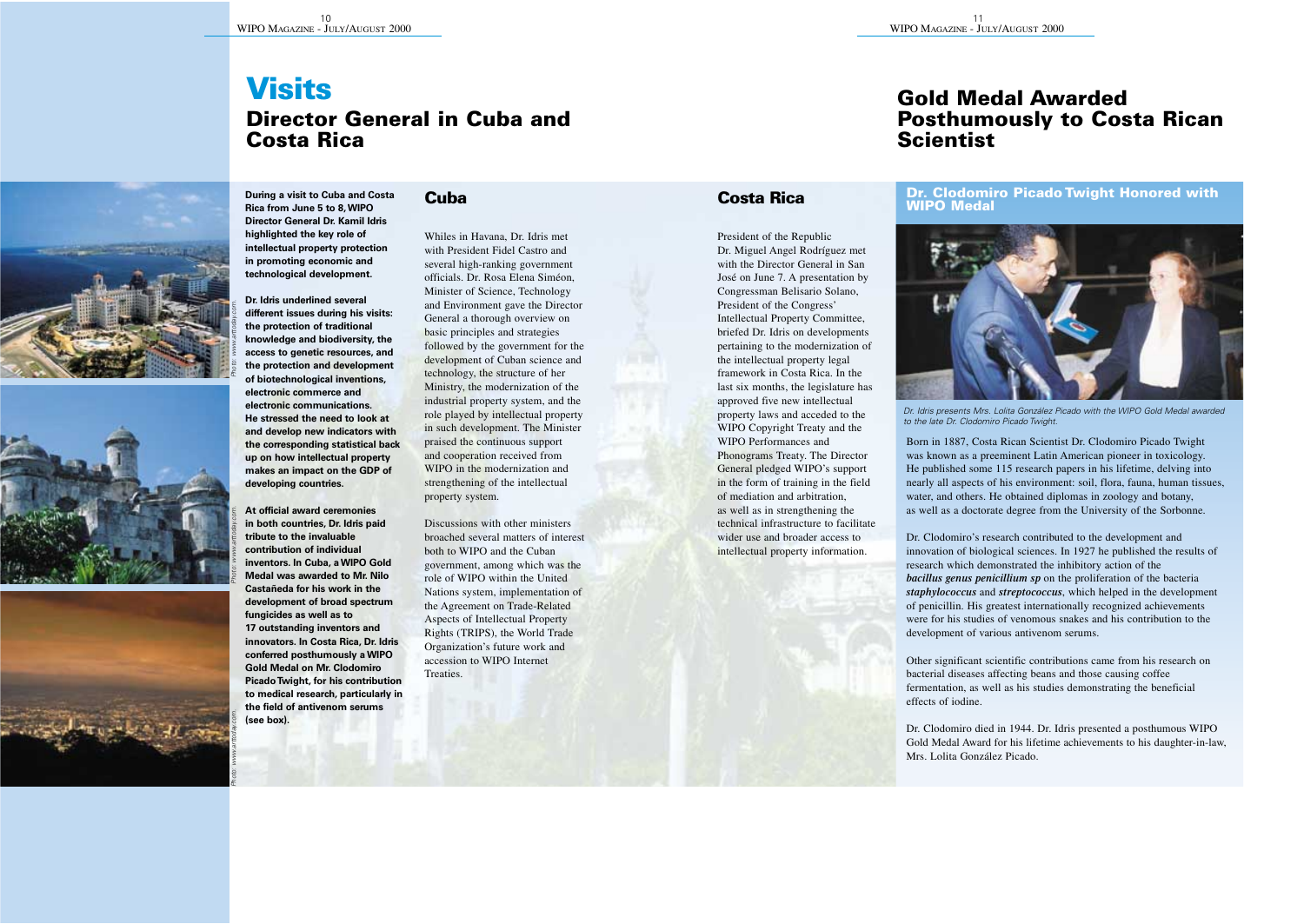## **Cooperation for Development**

### **WIPO Asian Regional Seminar on the International Protection of Trademarks**

WIPO cooperated with the State Administration for Industry and Commerce (SAIC), the supervising organization of the Chinese

Trademark Office, to organize a seminar in Chengdu, China from June 8-10. The objectives of the seminar were to review the latest developments in the protection of trademarks at the international,

regional and national levels, to exchange views on the benefits of the international protection system under the Madrid Agreement and the Madrid Protocol Concerning the International Registration of Marks (Madrid system), and to explore possible ways for promoting the use of the Madrid system in the region.

Some 30 foreign and 150 local participants attended the seminar, which dealt with three themes:

- The international protection of trademarks: Latest developments at the international and regional levels;
- The international route to international protection of trademarks;
- Current situation of trademark protection in the countries of the Asian region.

During the sessions, useful dialogues among the participants and speakers were actively conducted on a wide range of areas on the subjects under discussion. Many questions were raised by the participants and were replied to or clarified by the speakers and attending WIPO officials.





SAIC and WIPO officials at the conference, inlcuding Mr. Bai Dahua, Deputy Commisioner, SAIC, at left, Mr. François Curchod, Deputy Director General, WIPO, third from left, and Mr. Hou Lin, Director General, Trademark Office, SAIC, at right.

The subject aroused great interest among the participants coming from both the government sector as well as the private sector. They recognized the important role of trademarks in the knowledge-based economy and the impact of the knowledge-based economy on the protection of trademarks. The need for the effective international protection of trademarks and the strengthening of WIPO's central role in the harmonization of international protection of trademarks was highlighted. The importance of improving the protection of well-known marks, the increasing importance of use

and protection of trademarks on the internet, and the benefits of using the Trademark Law Treaty's (TLT) harmonized formal requirements for trademark registrations were emphasized.

The advantages of developing countries' use of the Madrid system were well illustrated with practical examples from both the government and the private sector in participating countries. WIPO received favorable comments for

Photo: WIPO

Photo: Bruno Machado

the work being done for the international protection of trademarks through the Madrid system and through its cooperation for development program with the countries in Asia and the Pacific region. Many participating countries informed the meeting of their specific plans and expectations for promoting the international protection of trademarks.

### **International Conference on Intellectual Property Education for Business**

The WIPO Worldwide Academy (WWA), the Government of Bulgaria and the University of National and World Economy in Sofia organized a joint conference on intellectual property education for business from May 29 to 31 in the Bulgarian capital. A group of 24 professors and lecturers from around the world attended

the conference, along with 50 Bulgarian participants.

The objective was to assess whether the way intellectual property is taught in universities today is adequate and sufficient to meet the increasing demand for intellectual property professionals in the business world. Discussions centered on the following topics:

- Can universities satisfy the growing needs of intellectual property professionals in
- **B** Perspectives and challenges for the intellectual property system in the 21st century;
- **B** Policy and strategy considerations for strengthening the role of universities and research institutions in effective use of the intellectual property system;
- **n** The teaching of intellectual property and the different approaches to the subject, including the use of modern information technologies such as the Internet.



Orthodox Church, Sofia, Bulgaria

The proceedings of the conference revealed that the current state of intellectual property teaching in universities does not sufficiently fulfill the accelerating demand.

The participants agreed that strong intellectual property education is in great demand in universities today, particularly in view of the rapid social and economic changes taking place throughout the world.

Universities, they concluded, have an obligation to meet the challenge of providing the education, knowledge and skills needed in this field.

A two-pronged approach, which would address the need for a general intellectual property education for all university students and in maticular the needs

of those already in the field of intellectual property or business, was recommended for inclusion in university curricula.

The role of WIPO and the WWA was cited as key for the successful development of intellectual property education in different countries, particularly with regard to:

- Curricula development;
- **Provision of teaching material** on intellectual property;
- Identification of relevant universities for the teaching of
- intellectual property; **B** Assistance in introducing new
- forms of intellectual property education, for example, via distance learning over the Internet.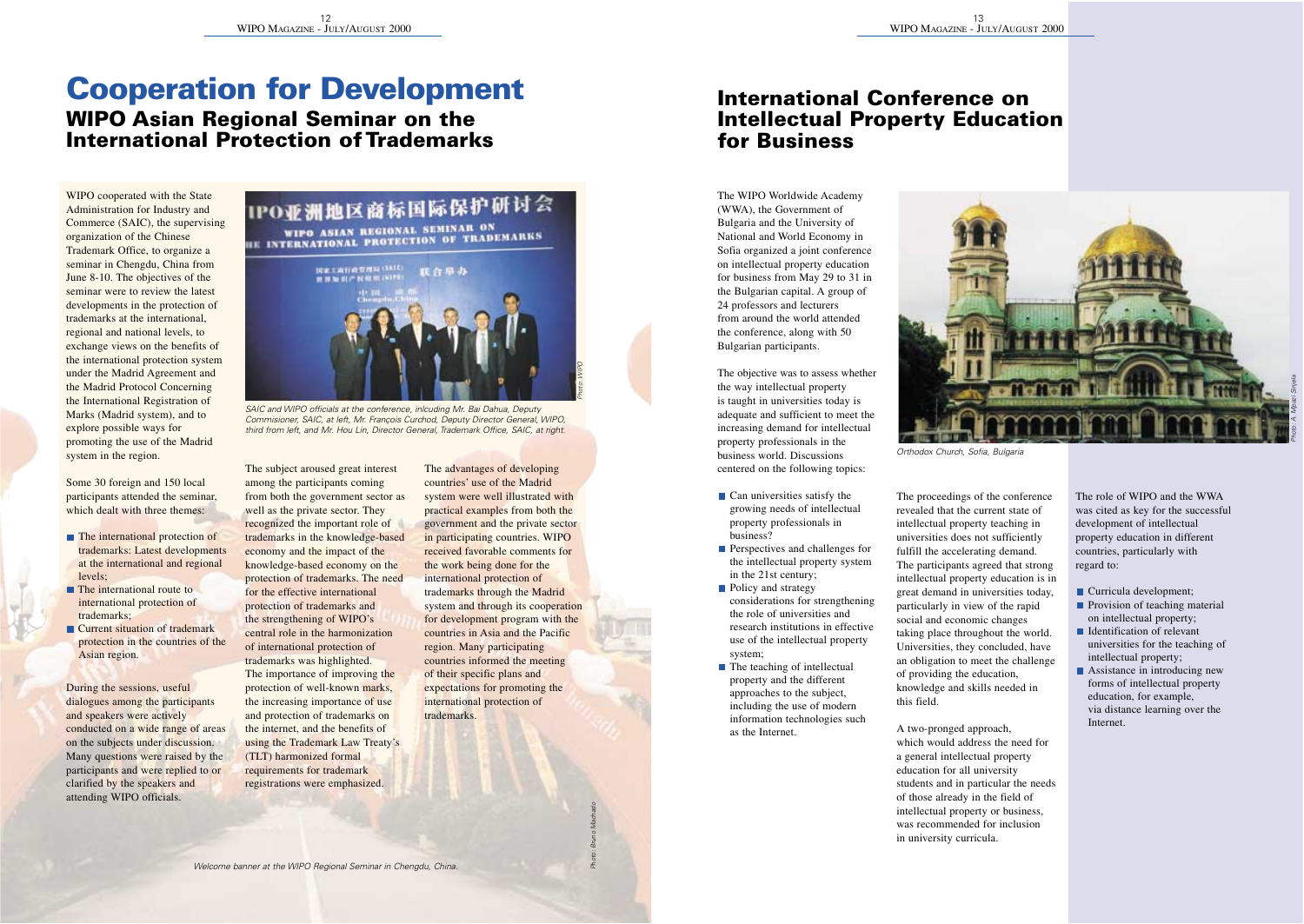## **In Geneva**

### **GDCnet – Speedy, Flexible, Efficient and Technology Driven**



Geneva, Switzerland.

The Geneva Diplomatic Community Network (GDCnet) is a network for improved information exchange between international organizations and permanent missions in Geneva. WIPO has been cooperating with the International Telecommunication Union (ITU), the United Nations Organization at Geneva (UNOG) as well as other international organizations and missions in Geneva to promote the development of GDCnet.

Organizers of GDCnet gathered at WIPO on June 8 to offer a status report on the project, which has already helped many Geneva missions, particularly from developing and least developed countries, to overcome obstacles they face in Internet connectivity

as well as in acquiring computers and other information technology hardware.

GDCnet provides faster and more permanent connectivity between missions and international organizations, as well as access to the Internet. It also enables shared strategies that can considerably reduce information dissemination costs, simplify document access,

permit computer-assisted team work, videoconferencing, and high-quality, live video broadcasts of conferences and meetings.

GDCnet uses a high-speed connection with the latest technology not yet available on the local commercial market. Among the keys to the success of GDCnet is the sponsorship received from companies such as Swisscom, Alcatel, Cisco, Compaq and Microsoft, as well as the efforts of different United Nations organizations such as WIPO, the ITU, and UNOG. The Japanese Patent Office has recently joined the project and is also giving assistance and support to GDCnet.

Some 64 missions are currently

connected to GDCnet, 18 of which are from least developed countries (LDCs), 36 from developing countries and ten from developed countries. The expected rate of growth over the next two years is

40 new connections per year. GDCnet will be provided free of charge to the missions for the next two years. It is expected that in December 2002, at the conclusion of the implementation phase,

GDCnet will be handed over to its users – the missions and the international organizations of Geneva – with the cost savings from using GDCnet for all connectivity purposes covering the costs of running the system.

The Information Systems Users' Group of the Diplomatic Community (ISUG) has been instrumental in promoting wider contribution to the GDCnet effort and in the harmonization of related activities by international organizations. Its president, Ambassador Luis Gallegos Chiriboga, Permanent Representative of Ecuador, provided leadership and motivation for the project.

WIPO has participated in the GDCnet project from the start, by providing training, computer workstations, Internet connections. and staff support. The concept of GDCnet is similar, on a smaller scale, to that of WIPONET.

The encouragement and participation of all the Geneva based UN agencies and permanent missions is considered vital for GDCnet implementation to proceed successfully and to guarantee its long-term sustainability. GDCnet is a solid foundation for longterm development of electronic

working methods at a modest cost. More information may be obtained by visiting: **http://www.itu.int/gdcnet.**

### **WIPO Renews Support for Festival de la Bâtie**

For the second year running, WIPO is supporting a major festival of arts and cultural activities in Geneva, the Festival de la Bâtie, as a sign of the Organization's commitment to promoting and encouraging the creative arts, as well as artists and performers.

The Festival will take place in

Geneva and neighboring towns in France from September 1 to 17. One of the themes of the Festival this year will be the creative interplay between traditional and modern music. Such a theme reflects one of WIPO's new concerns, namely, exploring the link between the present day intellectual property system and traditional knowledge and folklore, including traditional music.

The Festival de la Bâtie this year will feature, among other events, performances by traditional Gamelan musicians from the Indonesian island of Bali.

As part of the Festival's program, WIPO will host a public roundtable exploring intellectual property questions arising from the increasing interchange between traditional and contemporary musicians and composers around the world. The discussion will bring together copyright experts, music performers and composers,

journalists and the general public. The roundtable will take place at 7 p.m. on September 5 at WIPO's headquarters, and will be preceded by a performance of Balinese dance.

Serving as a platform for artists and performers to express their creativity, La Bâtie has for the past 20 years featured performances of contemporary works from all over the world in the area of theater, rock, jazz, and electronic music, dance, literature, and the visual arts. More than 65,000 people attended the different performances staged last year.

WIPO's partnership with the festival sends a strong signal of support to artists all over the world and provides a means of reaching out to the reneral rublic to reinforce the need to respect the intellectual property rights of artists. "A central message we would like to communicate during the Festival de la Bâtie," said WIPO Director General Dr. Kamil Idris, "is that respect of the creative works of artists is what brings us better music, better art, better films, and better literature. Everyone's lives are enriched as a result."

The Organization's slogan for the Festival is "Support Artists and Their Rights," and the sponsorship provides a forum for WIPO to generate more public awareness of issues relating to those rights, specifically copyright. Copyright. covers the rights given to creators for their literary and artistic works – such as novels, poems, plays, computer programs, films, musical compositions, paintings, drawings, sculpture, architecture – as well as

performances by actors, singers, dancers, musicians, and others in the performing arts.

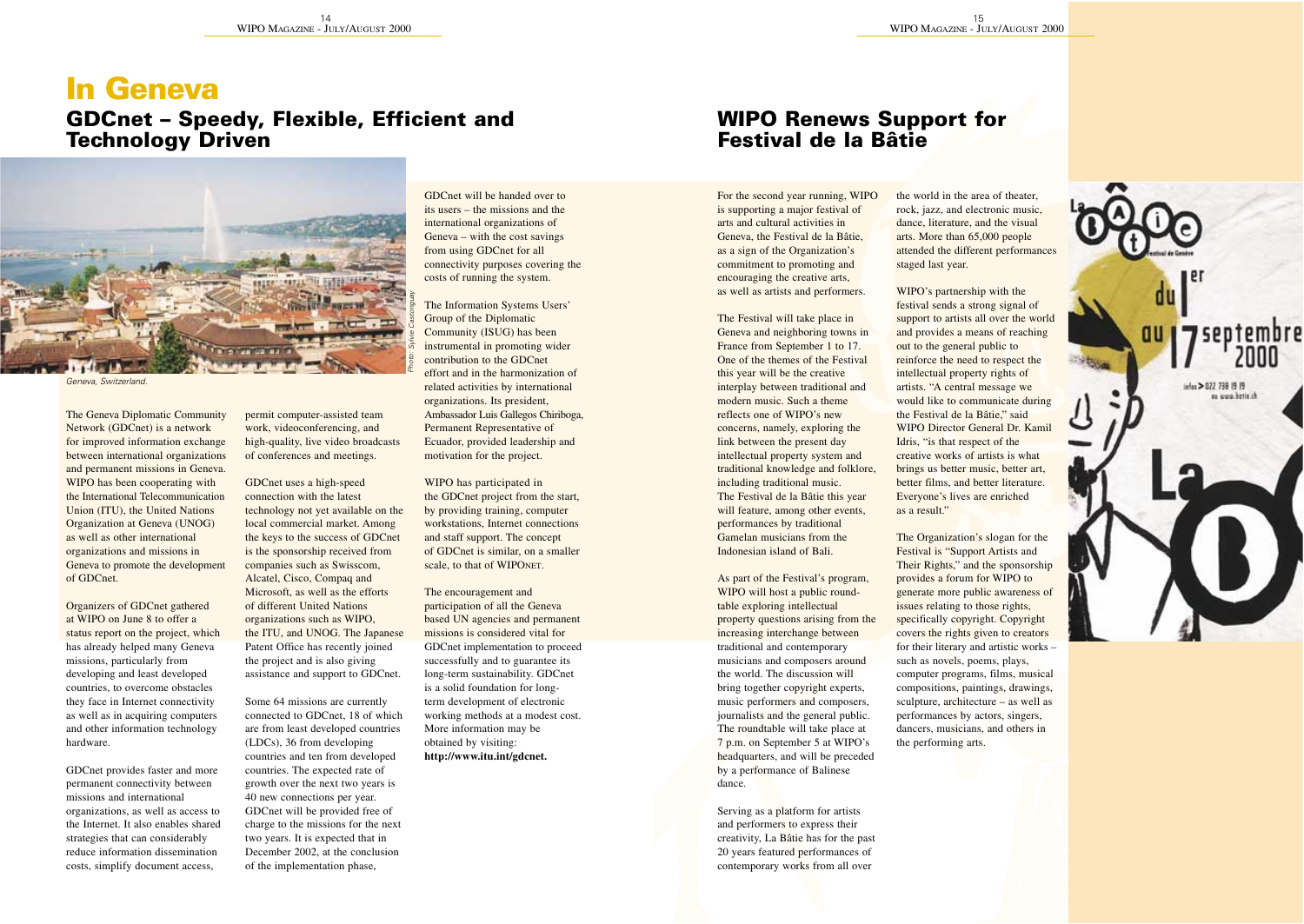### **Book Highlights: Socio-Economic Benefits of Intellectual Property Protection**



WIPO has published a book entitled "Socio-Economic Benefits of Intellectual Property Protection in Developing Countries" on the policy considerations underpinning the economic value of effective protection and enforcement of intellectual property rights. The author, Mr. Shahid Alikhan, is a leading Indian intellectual property expert and former Deputy Director General of WIPO.

This new publication provides a comprehensive overview of issues dealing with the impact that intellectual property rights have on various facets of human progress. It seeks to clarify the role of intellectual property in spurring social, cultural, technological and economic development, as well as its importance to industry, business and the public at large. The book emphasizes the importance of modernizing and strengthening intellectual property systems and

advises that such systems are an essential component in establishing an environment for knowledgebased and technology-based economic development.

"In the 21st century, the economic growth of developing countries, as indeed also of the developed ones, will depend on the international competitiveness of their economy,

industry, and business," writes Mr. Alikhan. "Such international competitiveness, in turn, will be driven by knowledge-based technological progress, which can be achieved only through a well-



functioning national system of innovation that has as its core a strong, modern and well-enforced intellectual property system."

The book encourages governments of developing countries to establish inter-ministerial bodies to draw up national intellectual property policies, and to review national and international developments in this economically important area. In addition, the work wrong these governments to launch widespread

public awareness campaigns to force a better general understanding of the benefits of the intellectual property system both for national economies and for social and cultural enrichment. The author recommends that the specialized agencies of the United Nations system reinforce their

technical assistance programs to help developing economies in capacity-building. Mr. Alikhan also suggests that industry and business encourage innovation and invention by creating better incentives and establishing interactive links with research and development institutions.

"Developing countries should, in the process of and quest for socio-economic development, use the intellectual property system as a number of other countries have done, and are doing, in order to sustain and constantly endeavor for technology-based growth," the author concludes. "Clearly, the way ahead depends on international competitiveness based on quality production for the national and export markets. A competitive industrial and business sector is critically dependent on a well-functioning, strong and cost-effective intellectual property system at the national level."

The book, which addresses other issues such as the protection of folklore, traditional knowledge, biodiversity and biotechnology, and questions relating to electronic commerce, is available from WIPO's Marketing and Distribution Section or electronic bookshop (please see back page for further information).

## **Calendar of meetings**

### **July 10 to 14 (Geneva)**

#### **Standing Committee on Information Technologies (SCIT) (Fifth Plenary session)**

The Committee will discuss, among other issues, project management methodologies to be implemented by WIPO and planning mechanisms relating to the Information Technology Strategic Implementation Plan. (During the same week, a PCT informal consultation meeting will be held to discuss electronic filing of PCT international applications.)

Invitations: As members, the States members of WIPO and certain organizations; as observers, other States and certain organizations.

### **September 11 to 15 (Geneva)**

### **Standing Committee on the Law of Trademarks, Industrial Designs and Geographical Indications (SCT) (Fifth session)**

The Committee will continue its work based on the results. of its fourth session (March 27 to 31, 1999). Invitations: As members, the States members of WIPO and/or of the Paris Union, and the European Community; as observers, other States and certain organizations.

#### **September 20 to 22 (Geneva) Program and Budget Committee**

The Committee will review and make recommendations to the Assemblies of the Member States of WIPO on policy matters concerning budget surplus, special reserve funds and other related matters. Invitations: As members, the States members of the Program and Budget Committee; as observers, other States members of WIPO.

### **September 25 to October 3 (Geneva)**

#### **Assemblies of the Member States of WIPO (Thirty-fifth series of meetings)**

Some of the assemblies will meet in extraordinary session, other bodies concerned in ordinary session. Invitations: As members or observers (depending on the assembly), the States members of WIPO; as observers, other States and certain organizations.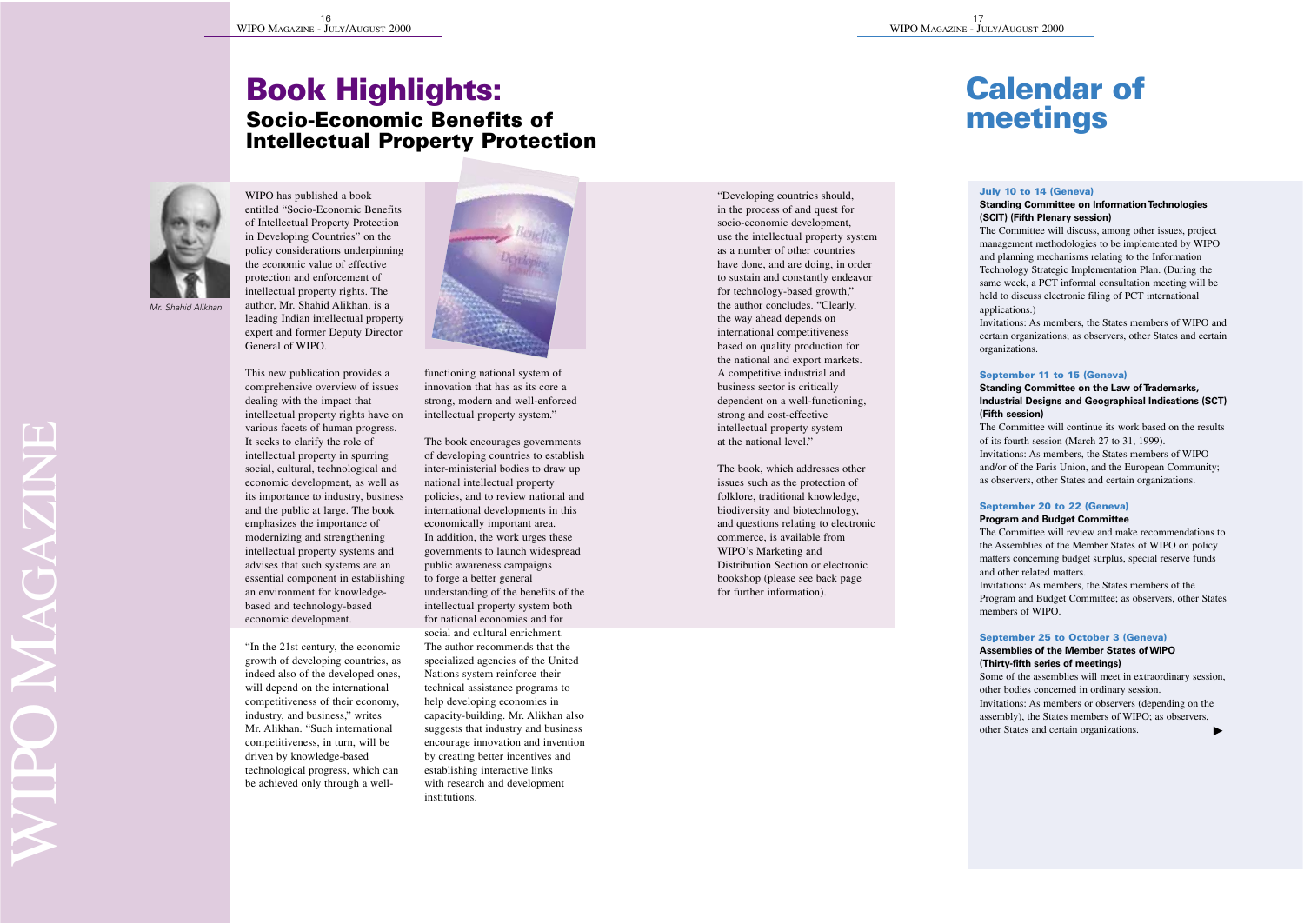### **October 2 to 13 (Geneva)**

#### **Committee of Experts of the Nice Union (Special Union for the International Classification of Goods and Services for the Purposes of the Registration of Marks) (Eighteenth session)**

The Committee of Experts will consider proposals for amendments and other changes to the seventh edition of the International Classification of Goods and Services (Nice Classification) in view of the entry into force of the Eighth edition on January 1, 2002.

Invitations: The States members of the Nice Union and, as observers, the States members of the Paris Union but not members of the Nice Union, the African Intellectual Property Organization, the Benelux Trademark Office and the Office for Harmonization in the Internal Market (Trade Marks and Designs).

### **October 9 to 13 (Geneva)**

### **Working Group on the Modification of the Regulations Under the Madrid Agreement and Protocol (First session)**

The Working Group will be presented with proposals for the modification of the Common Regulations Under the Madrid Agreement Concerning the International Registration of Marks and the Protocol Relating to that Agreement, based on experience acquired with the implementation of those treaties, and will be called upon to prepare recommendations for consideration by a future session of the Assembly of the Madrid Union. Invitations: As members, the members of the Madrid Union; as observers, the States members of the Paris Union that are not members of the Madrid Union, and certain organizations.

### **November 6 and 7 (Geneva)**

#### **Conference on the Impact of Technology on International Dispute Resolution**

This Conference is co-sponsored by the London Court of International Arbitration (LCIA), the Dispute Resolution Section of the American Bar Association (ABA) and the Singapore Subordinate Courts. The Conference will explore e-business models, technical and legal issues surrounding e-business, the use of on-line dispute resolution and technology tools in aid of dispute resolution such as real time transcription services. Invitations: Representatives from both public and private sectors connetent in the field of Alternative Dispute Resolution, against payment of a registration fee.

### **November 6 to 14 (Geneva)**

#### **Standing Committee on the Law of Patents (Fourth session)**

The Committee will continue its work on further harmonization and other issues relating to patent law. Invitations: As members, the States members of WIPO and other delegations that the Committee has admitted as members; as observers, other States and certain organizations.

#### **December 7 to 20 (Geneva) Diplomatic Conference on the Protection of**

#### **Audiovisual Performances**

The Diplomatic Conference will negotiate and is expected to adopt an international instrument on the protection of audiovisual performances. Invitations: States members of WIPO, the European Community and, as observers, member States of the United Nations which are not members of WIPO, and certain organizations.

## **Products**

### **The following new products were issued by WIPO:**

- *Patent Cooperation Treaty (PCT) and Regulations under the PCT January 2000 Edition* (English) No. 274(E), 18 Swiss francs
- *World Intellectual Property Organization (WIPO): General Information 2000 Edition*  (English) No. 400(E), free of charge
- *WIPO Annual Report 1999*  (English) No. 441(E), free of charge
- *Socio-Economic Benefits of Intellectual Property Protection in Developing Countries*  (English) No. 454(E), 30 Swiss francs
- *WIPO Academy Information Brochure 2000*  (English) No. 466(E), (French) No. 466(F), (Spanish) No. 466(S), free of charge
- *The WIPO Internet Treaties*  (Arabic) No. L450IN/A, (Chinese) No. L450IN/C, (Russian) No. L450IN/R, (Spanish) No. L450IN/S, free of charge







WIPO publications may be obtained from the Marketing and Distribution Section:

#### **WIPO**

## **34, chemin des Colombettes CH-1211 Geneva 20**<br>Switzerland

**P.O. Box 18 phone: 41 22 338 91 11 Switzerland e-mail: publications.mail@wipo.int**

or you can now order online at: **www.wipo.int/ebookshop**

Orders should indicate: (a) the number or letter code of the publication desired, the language (E for English, F for French etc.), the number of copies; (b) the full address for mailing: (c) the mail mode (surface or air). Prices cover surface mail. Bank transfers should be made to WIPO account No. 487080-81, at the Swiss Credit Bank, 1211 Geneva 70, Switzerland.